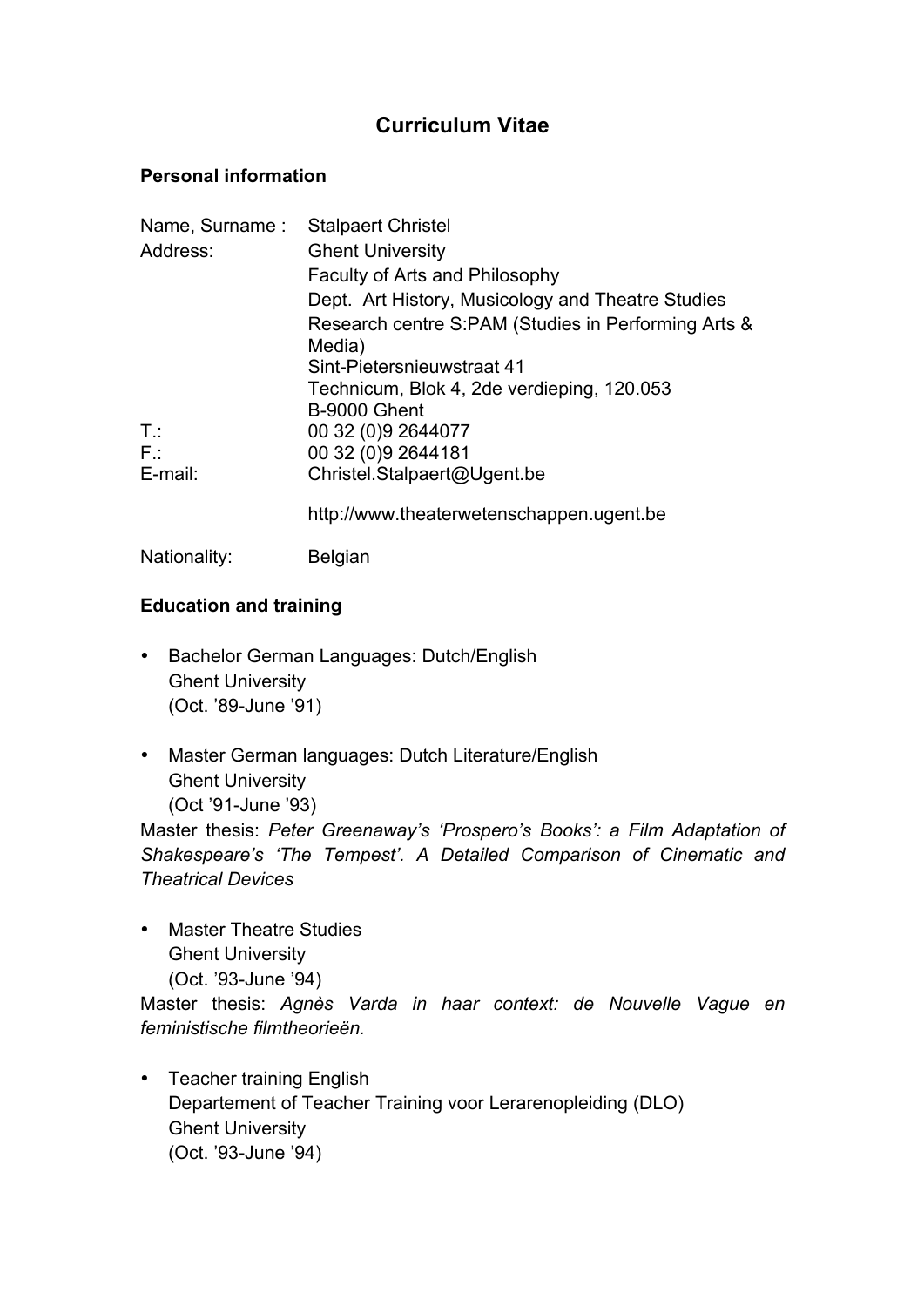• Doctor in Art Studies (with explicit congratulations of the jury) (Ghent University)

#### PhD thesis:

*De 'Belgische vrouwelijke filmtaal' in haar discursieve en visuele praktijk: een Deleuziaans geïnspireerd onderzoek naar een pluriforme reconfiguratie van het linguïstische en het fallogocentrische paradigma* 

Public defense on 30 September 2002.

#### **Current occupation:**

Since 1 October 2004 UGent ZAP 100 % Full professor

#### **Levels of foreign language competence:**

Dutch: mother tongue English: C - proficient user French: C - proficient user German: A - basic user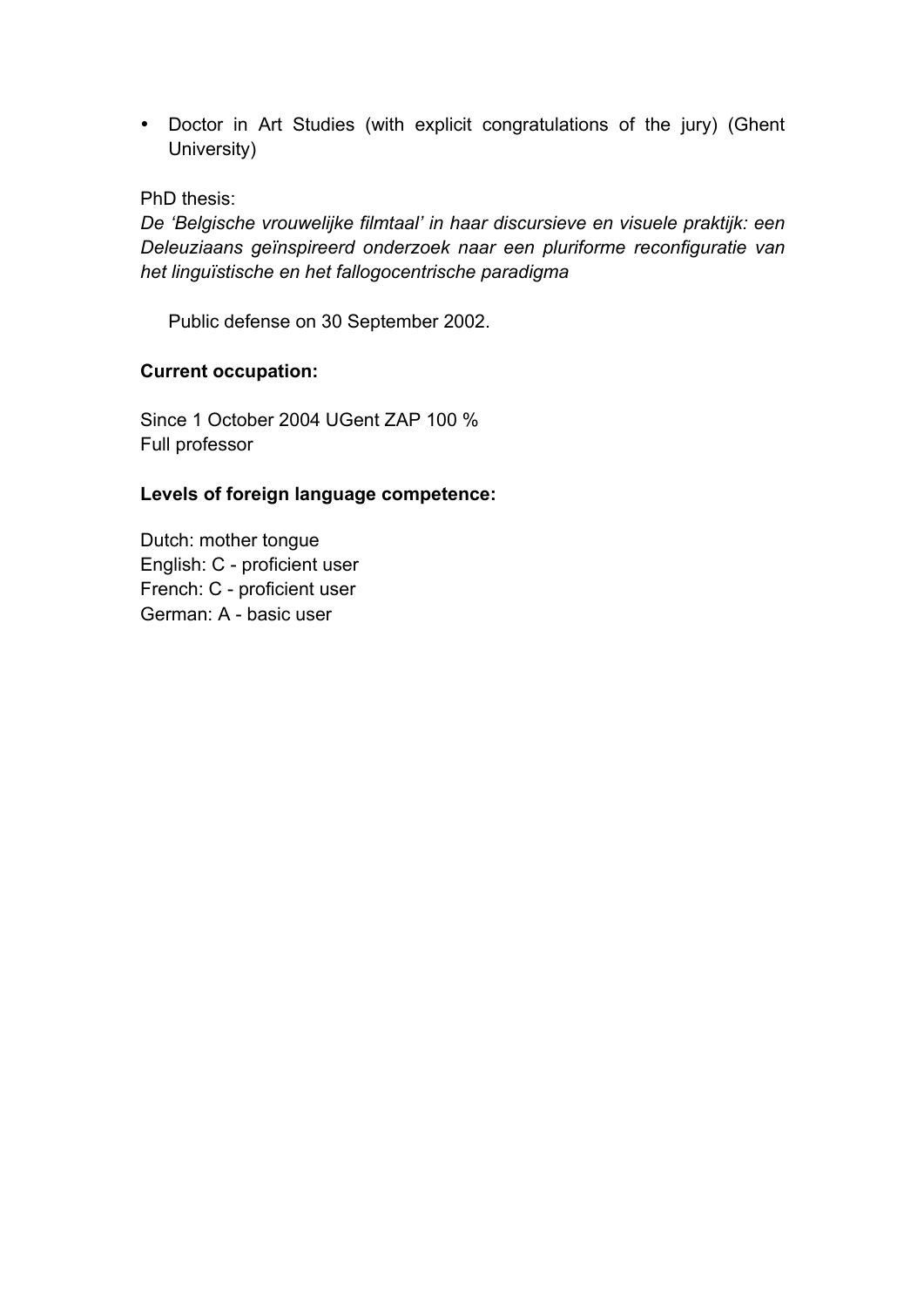### **Ongoing research projects**

*Running Research Projects (externally funded FWO, BOF, Erasmus Mundus, …)* 

*As promoter:*

- **FWO research project** *Capturing Dance Movements, Intensities and Embodied Experiences: Research Into New Possibilities of Digital Media for Dance Analysis and -Notation based on Fase (1982) by Anne Teresa De Keersmaeker and ROSAS*, G.0845.12 01/01/2012 – 31/12/2015 (incl. PhD-research by Dra. Laura Karreman (co-promotoren Marc Leman en Katharina Pewny, UGent)
- **FWO-NRF research project** *Masks, Puppets and Performative Objects as Tools of Critique, Resistance and Agency in South Africa. Developing a Situational, Embodied and Postdramatic Approach for Dealing with the Cultural Trauma of Apartheid*, Bilateral Scientific Collaboration South Africa FWO-NRF, G000214N, 2014-2016 (incl. PhD-research by Dra. Marieke Breyne) (co-promotoren FWO Berber Bevernage en Stef Craps UGent, co-promotoren NRF Marie Kruger, UStellenbosch en Jane Taylor, University of the Western Cape) 231.300 EUR
- **FWO PhD Fellowship** Drs. Kristof Van Baarle *Towards a Critical Posthuman Aesthetic: A Performance-Philosophical Research into the Configuration of Posthuman Figures on the Contemporary Stage of Kris Verdonck*., 01/10/2013-31/09/2017. (co-promotoren Rudi Laermans, KULeuven en Jean-Paul Van Bendeghem, VUB/UGent)
- **BOF PhD Fellowship** Dra. Sofie De Smet *Expanding the Notion of Trauma-narration. An Interdisciplinary Research into Post-narrative Modes of Trauma Recovery in Transcultural Psychology and Theatre Studies*, 01/10/2015-31/09/2018. (co-promotoren Stef Craps, UGent, Lucia de Haene, KU Leuven en Cécile Rousseau, McGill University)
- **Erasmus Mundus PhD-mandate** Drs. Orance Mahaldar, *Emotion and Embodied Cognition. Casus Indian Films*, 01/08/2010-01/06/2013
- **Associatieonderzoeksgroep 'Postdramatische esthetiek'** (AUGent)

*As co-promoter* 

- **FWO onderzoeksproject** *Choreografieën van Precariteit. Een transdisciplinaire studie van de arbeids- en levensomstandigheden in de hedendaagse dansscenes van Brussel en Berlijn*, G051214N 01/01/2014 - 31/12/2017, 280.000,00 EUR (with PhD-research by Annelies Van Assche, promotor Katharina Pewny, UGent, co-promotor Rudi Laermans, KULeuven)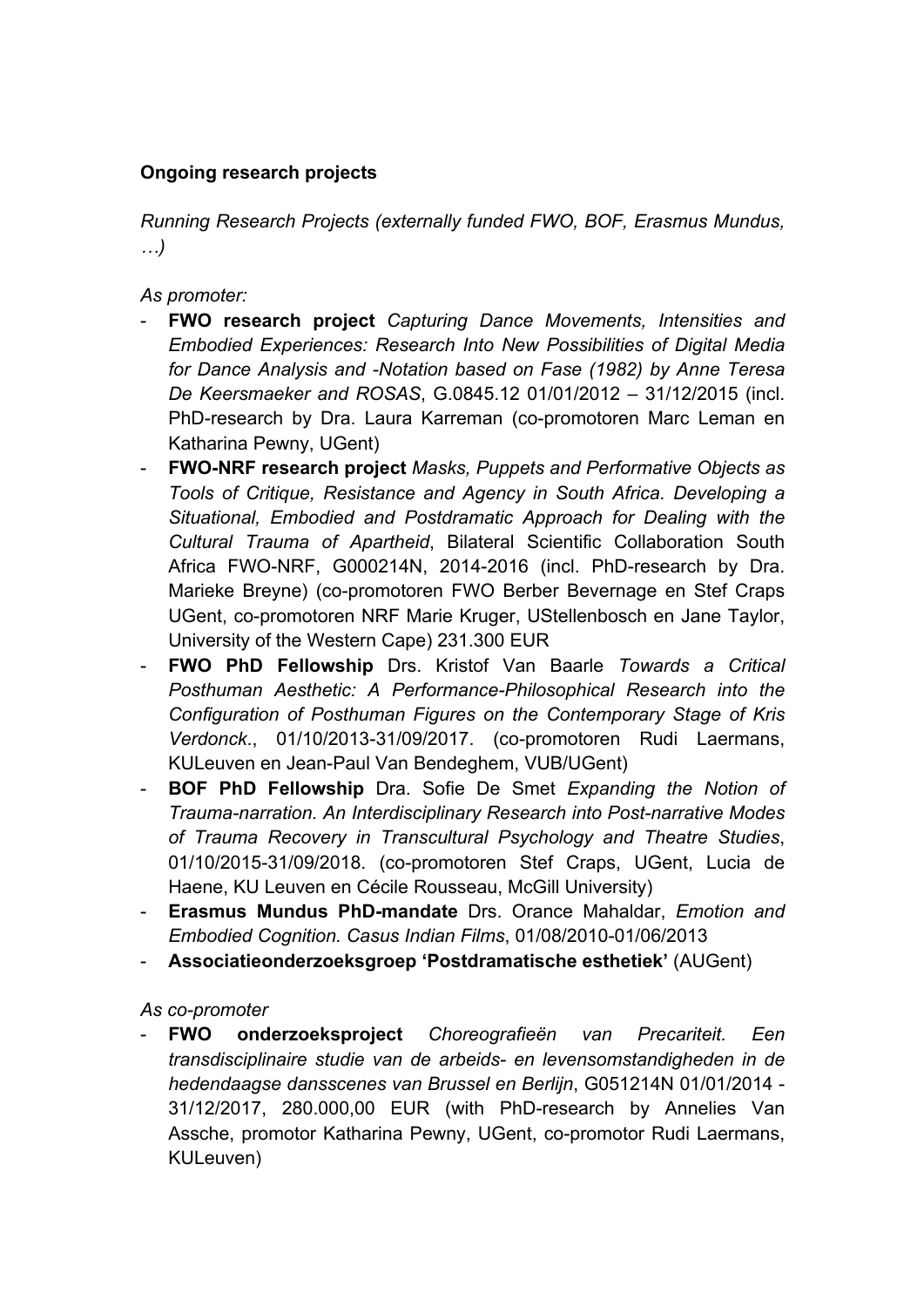*Promoter non-funded running PhD in Art Studies* 

- Hasan Işikli, *Festival & City: Izmir's Cultural Identity*, (Co-promotor Prof. Dr. Hendrik Pinxten, since 2011).
- Goran Petrovic (UGent) & University of Belgrade), *Performing Relational and Contingent Identities on the Contemporary European Scene. A Political-Philosophical Analysis of 'Yugoslavian' (Dance) Performances in Relation to a European Migrating Society* (since 2013)
- Charlotte Dhont (UGent) *The Artist as Diplomat in the Public Space. A Performance-Philosophical Research towards an Ethico-Ecological Aesthestic in the works by Benjamin Verdonck, Lotte van den Berg and Thomas Laureyssens* (since 2013).
- Leonie Persyn (UGent), *The Sound of a Shared Intimacy. Walking, Nourishing, Breathing as Participative, Co-creative, and Boundary-blurring Movements in Performing Arts* (since 2015)
- Jasper Delbecke (UGent), *Eventization in Contemporary Performing Arts. (Deleuze, Badiou and Stiegler)* (since 2015)

*Co-promoter runnning PhD mandates and research projects:*

- Joachim Ben Yakoub, *Art and Revolution in Tunisia. New Forms of (Artistic) Resistance and the Contestation of Public Space*. Promotor Prof. Dr. Sami Zemni (UGent, MENARG – Middle East and North Africa Research Group).

## *Promoter running PhD in the arts*

- Johan Opstaele (Kask School of Arts), "A la recherche du moment Framing the moment" (1-10-2008 - 30-09-2010)
- Renzo Martens (Kask School of Arts) *Episode 2. Hoe beelden de wereld kunnen verklaren door hun functie voor een kijkerspubliek* (co-promotor Prof. Dr. Karel Arnaut en Erwin Wittevrongel, Kask - School of Arts) (sinds september 2011)
- Jelena Kovačević Juresa (Kask School of Arts) (co-promoters *Denkmal other Mahnmal?- How should one come to terms with traumatic pasts and what is human in that context (working title)* (co-promoters Prof. Dr. Berber Bevernage, UGent en Dr. Jan Kempenaers, Kask – School of Arts) (sinds 1 september 2014)
- Adriana La Selva (Kask School of Arts) '*What are You Training For?' The Notion/Place of Presence in Contemporary Theatre* (co-promoter Paola Bartoletti, Kask – School of Arts) (sinds 1 oktober 2014)

### *Member doctoral guidance committee of running PhD mandates*

- doctoraat in de kunsten van Drs. **Jasper Rigole**, *The International Institute for the Conservation, Archiving and Distribution of Other People's*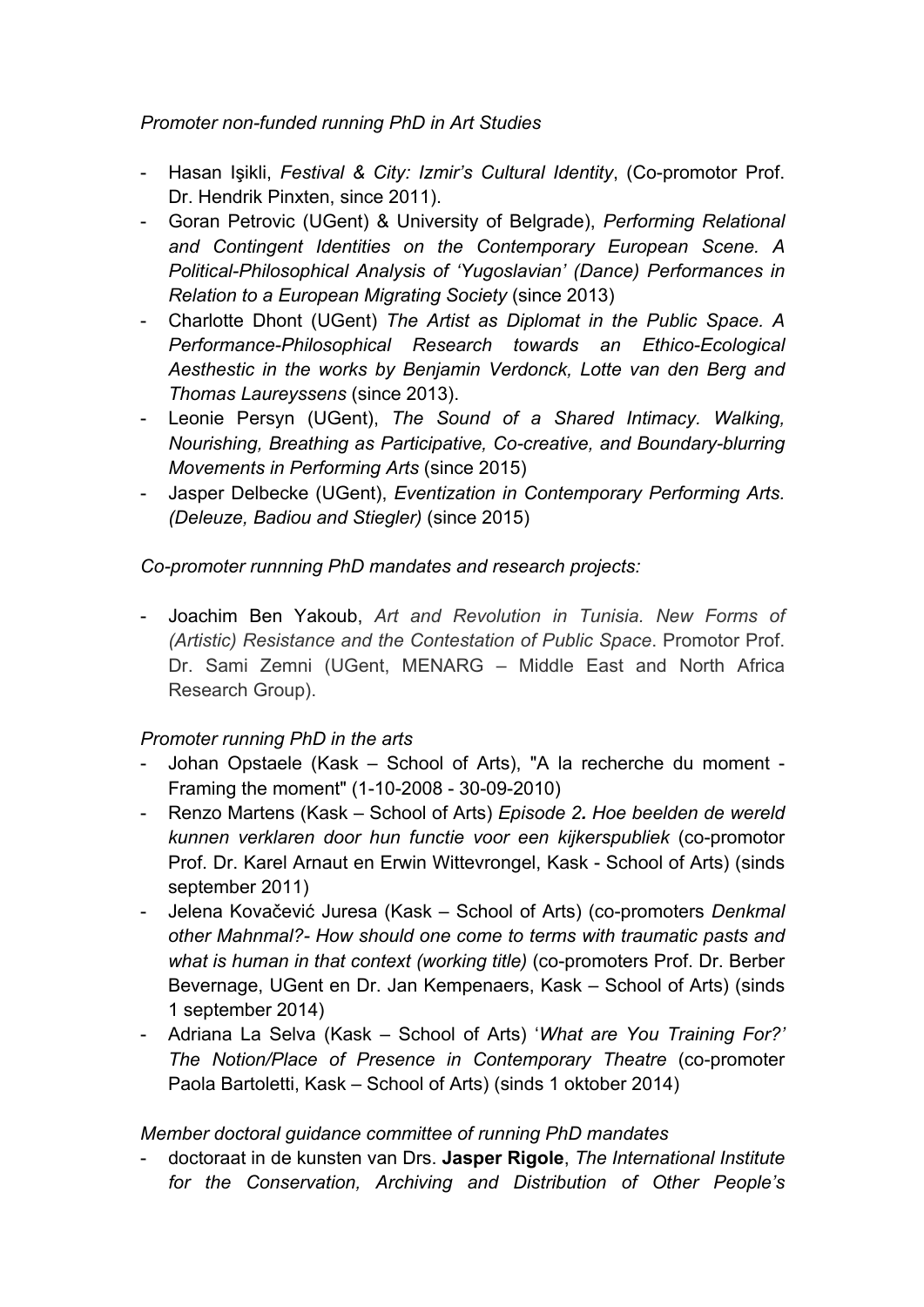*Memories (IICADOM) / Het Internationaal Instituut voor de Conservatie, Archivering en Verspreiding van Andermans Herinneringen (IICAVAH)*. Promotoren: Hans Op de Beeck (KASK, vakgroep Vrije Kunsten / Hogeschool Gent), Prof. Dr. Bart Vandenabeele (Universiteit Gent, vakgroep Kunst, Muziek & Theaterwetenschappen) en Prof. Dr. Antoon Van den Braembussche (VUB, SKAR).

- doctoraat in de kunsten van Dra. **Emi Kodama**, *Reinventing Narrative Structures and Figurative Processes in Contemporary Artistic Practices*, (Promotor Prof. Dr. Benjamin Biebuyck, co-promotor Hans Op de Beeck Kask – School of Arts)
- Doctoraat in de kunsten van Drs. **Laurent Van Lancker**, *Experiencing Cultures. A Study in Sensory, Narrative and Collaborative Practices in Documentary Cinema* (Promotor Prof. Dr. Hendrik Pinxten, Co-promotor Dr. An Van Dienderen).
- Doctoraat in de Letterkunde van Dra. **Lore Vandevoorde** *Naar een descriptieve methodologie voor onderzoek naar theatervertalingen. Drie vertaalde theaterteksten van Hugo Claus onder de loep*. (Promotor Prof. Dr. Yves T'Sjoen, UGent, Co-promotor Désirée Schyns (HoGent).
- doctoraat in de kunsten van Drs. **Elias Grootaers**, *Documentaire tijd als bespookte tijd en de wezenlijke rol van de klankband bij het overbrengen van deze tijdservaring.* (Promotoren: Dirk Braeckman (KASK / Hogeschool Gent) en Daniël Biltereyst (Universiteit Gent, Vakgroep Comminicatiewetenschappen)

*Promotor of the following running mobility grants Basileus (visiting research fellows)* 

### *As promoter:*

- Jelena Kovačević Jureša, University of Novi Sad, Serbia, PhD grant, 1 september 2014 – 31 augustus 2017 (34 months). (co-promotor Berber Bevernage, UGent en Jan Kempenaers, Kask – School of Arts)

## **Advisory, academic and social service activitities**

- A. INTERNAL
- Member of the FCI (Faculty Committee Internationalisation) (since 2008)
- Member of the Hercules Delta Committee (since 2007/2008)
- Acting member of the alpha-research committee UGent (BOF) (since 2014)
- Acting member of the research committee of the faculty of Arts and Philosophy (CWO) (since 2014)
- Member of the Research Advisory Committee in the Arts School of Arts, University College Ghent (since 2005).
- Member of the Research Council HoGent (since 2012)